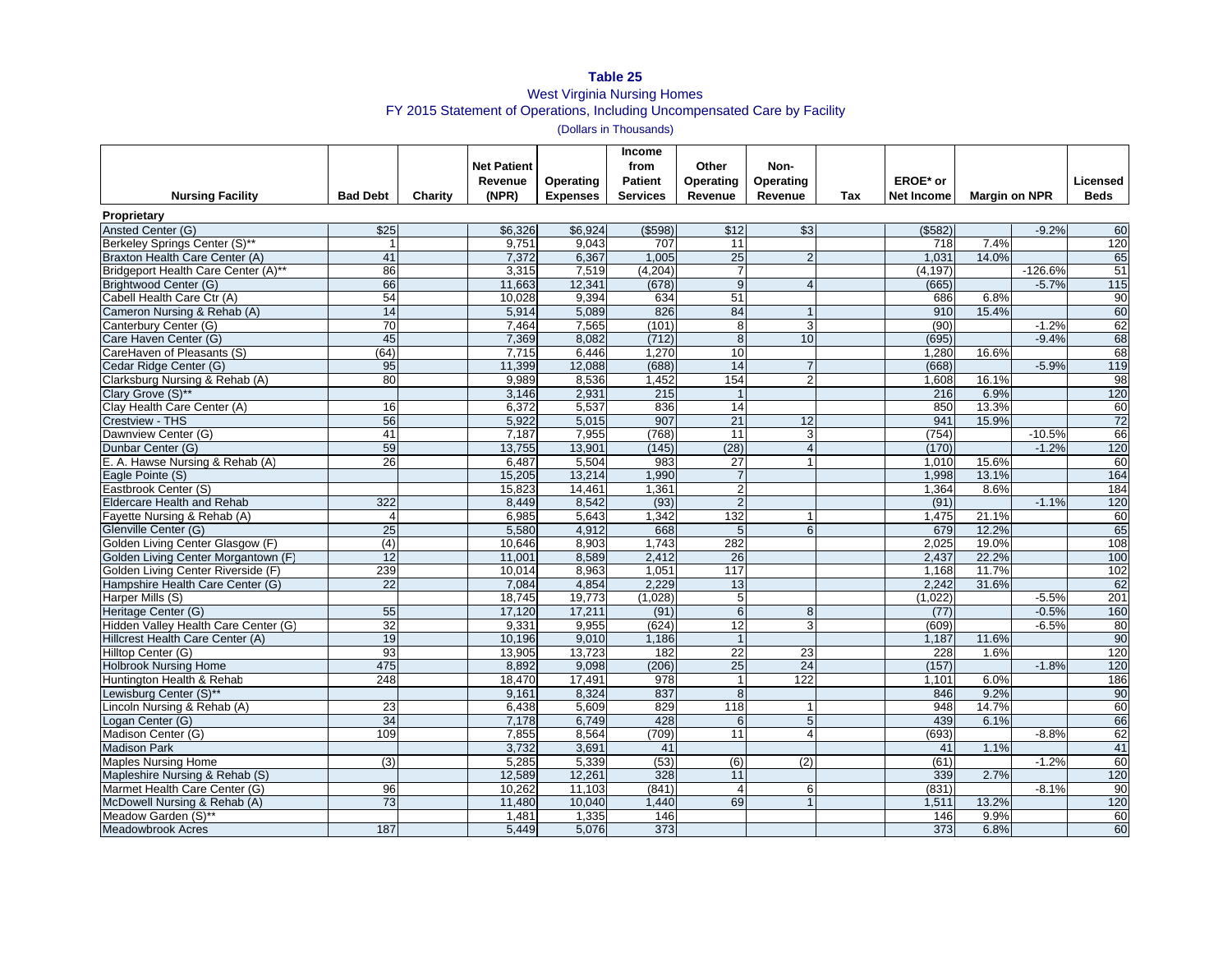## **Table 25** West Virginia Nursing Homes FY 2015 Statement of Operations, Including Uncompensated Care by Facility

(Dollars in Thousands)

| <b>Nursing Facility</b>                 | <b>Bad Debt</b>  | Charity | <b>Net Patient</b><br>Revenue<br>(NPR) | Operating<br><b>Expenses</b> | <b>Income</b><br>from<br><b>Patient</b><br><b>Services</b> | Other<br><b>Operating</b><br>Revenue | Non-<br>Operating<br>Revenue | Tax  | EROE* or<br><b>Net Income</b> | <b>Margin on NPR</b> |          | Licensed<br><b>Beds</b> |
|-----------------------------------------|------------------|---------|----------------------------------------|------------------------------|------------------------------------------------------------|--------------------------------------|------------------------------|------|-------------------------------|----------------------|----------|-------------------------|
| Meadowview Manor Health Care Center     |                  |         | 6,193                                  | 5,343                        | 849                                                        | 15                                   | (22)                         |      | 843                           | 13.6%                |          | 60                      |
| Mercer Nursing & Rehab (A)              | 73               |         | 6.187                                  | 5,672                        | 515                                                        | 60                                   |                              |      | 575                           | 9.3%                 |          | 60                      |
| Miletree Center (G)                     | 62               |         | 6,956                                  | 7,803                        | (847)                                                      | $\overline{7}$                       | 5                            |      | (835)                         |                      | $-12.0%$ | 62                      |
| Mound View Health Care                  | 573              |         | 9,504                                  | 9,273                        | 231                                                        | 33                                   |                              |      | 263                           | 2.8%                 |          | 129                     |
| Nella's                                 |                  |         | 5,942                                  | 5,885                        | 57                                                         |                                      | 61                           |      | 118                           | 2.0%                 |          | 100                     |
| <b>Nella's Nursing Home</b>             |                  |         | 5,353                                  | 5,096                        | 258                                                        |                                      | (56)                         | \$58 | 144                           | 2.7%                 |          | 84                      |
| New Martinsville Center (G)             | 103              |         | 9,118                                  | 8.884                        | 234                                                        | $\overline{4}$                       |                              |      | 239                           | 2.6%                 |          | 100                     |
| Nicholas County Nursing and Rehab       | $\overline{74}$  |         | 7,356                                  | 6,906                        | 450                                                        | (4)                                  |                              |      | 447                           | 6.1%                 |          | 97                      |
| Oak Ridge Center (Capital Center) (G)   | 89               |         | 9,348                                  | 9,564                        | (216)                                                      | 6                                    | $\overline{2}$               |      | (207)                         |                      | $-2.2%$  | $\overline{74}$         |
| <b>Ohio Valley Health Care</b>          | 433              |         | 5,984                                  | 5.490                        | 494                                                        | 36                                   | $\overline{5}$               |      | 535                           | 8.9%                 |          | 66                      |
| Parkersburg Center (G)                  | 61               |         | 6,336                                  | 6,590                        | (254)                                                      | ω                                    |                              |      | (251)                         |                      | $-4.0%$  | 66                      |
| Pierpont Center (G)                     | 65               |         | 13,076                                 | 13,425                       | (348)                                                      | 16                                   | 20                           |      | (312)                         |                      | $-2.4%$  | 120                     |
| Pine Lodge Center (G)                   | 41               |         | 12,726                                 | 12,660                       | 65                                                         | 9                                    | 3                            |      | 77                            | 0.6%                 |          | 120                     |
| <b>Pine View Continuous Care Center</b> | 166              |         | 5,351                                  | 4,967                        | 384                                                        | 6                                    | 60                           |      | 450                           | 8.4%                 |          | 56                      |
| Pineridge Center (S)**                  |                  |         | 3.024                                  | 2.763                        | 261                                                        |                                      |                              |      | 261                           | 8.6%                 |          | 120                     |
| Piney Valley (S)**                      |                  |         | 3,272                                  | 2,843                        | 428                                                        |                                      |                              |      | 429                           | 13.1%                |          | 122                     |
| Pocahontas Center (G)                   | (43)             |         | 5,950                                  | 7,572                        | (1,622)                                                    | 3                                    |                              |      | (1,619)                       |                      | $-27.2%$ | 68                      |
| Princeton Center (S)**                  | 19               |         | 7,493                                  | 8,071                        | (578)                                                      | 25                                   |                              |      | (554)                         |                      | $-7.4%$  | 67                      |
| Putnam Center (G)                       | 138              |         | 12,969                                 | 13,417                       | (448)                                                      |                                      | 2                            |      | (446)                         |                      | $-3.4%$  | 120                     |
| Raleigh Center (G)                      | 50               |         | 8,017                                  | 8,490                        | (472)                                                      | 17                                   | 14                           |      | (441)                         |                      | $-5.5%$  | 68                      |
| Ravenswood Center (G)                   | 18               |         | 6,734                                  | 6,444                        | 290                                                        | 11                                   |                              |      | 302                           | 4.5%                 |          | 62                      |
| River Oaks (S)**                        |                  |         | 4,010                                  | 4,011                        | $\Omega$                                                   | $\overline{1}$                       |                              |      |                               | 0.0%                 |          | 120                     |
| Rosewood Center (G)                     | 78               |         | 7,092                                  | 8,143                        | (1,050)                                                    |                                      |                              |      | (1,050)                       |                      | $-14.8%$ | 69                      |
| Salem Center (G)                        | 72               |         | 8.303                                  | 8.705                        | (402)                                                      | $\overline{2}$                       | $\overline{4}$               |      | (395)                         |                      | $-4.8%$  | 112                     |
| Shenandoah Center (G)                   | 143              |         | 9,072                                  | 10,330                       | (1,257)                                                    | $\overline{4}$                       |                              |      | (1, 252)                      |                      | $-13.8%$ | 78                      |
| Sistersville Center (G)                 | $\frac{125}{25}$ |         | 4,943                                  | 5.862                        | (919)                                                      | 14                                   | 5                            |      | (901)                         |                      | $-18.2%$ | 68                      |
| Springfield Center (S)                  |                  |         | 6.966                                  | 6.481                        | 485                                                        | $\mathbf{1}$                         |                              |      | 486                           | 7.0%                 |          | 60                      |
| <b>Stone Pear Pavilion</b>              | $\overline{115}$ |         | 6,802                                  | 6,532                        | 270                                                        |                                      |                              |      | 276                           | 4.1%                 |          | 60                      |
| Summers Nursing & Rehab (A)             | 77               |         | 11,384                                 | 9.845                        | 1,539                                                      | 70                                   | $\overline{2}$               |      | 1.611                         | 14.2%                |          | 120                     |
| Teays Valley Center (G)                 | 276              |         | 13,814                                 | 13,175                       | 640                                                        | 5                                    | 5                            |      | 650                           | 4.7%                 |          | 124                     |
| Trinity Health Care Services Logan      | 881              |         | 10,177                                 | 11,035                       | (858)                                                      |                                      | 6                            |      | (852)                         |                      | $-8.4%$  | 120                     |
| <b>Trinity Health Services Mingo</b>    | 651              |         | 7,938                                  | 8,584                        | (646)                                                      | 36                                   |                              |      | (610)                         |                      | $-7.7%$  | 90                      |
| Tygart Center (G)                       | 26               |         | 11,889                                 | 12,250                       | (360)                                                      | $\overline{23}$                      | 17                           |      | (320)                         |                      | $-2.7%$  | 119                     |
| Valley Center (G)                       | 153              |         | 14.098                                 | 13.704                       | 395                                                        | 3                                    | 21                           |      | 418                           | 3.0%                 |          | 130                     |
| Wayne Nursing & Rehab (A)               | 28               |         | 6,609                                  | 5,422                        | 1,188                                                      | 153                                  |                              |      | 1,342                         | 20.3%                |          | 60                      |
| Webster Nursing & Rehab (A)             | 32               |         | 6.490                                  | 5.581                        | 909                                                        | 104                                  | $\overline{1}$               |      | 1.014                         | 15.6%                |          | 60                      |
| <b>Weirton Geriatric Center</b>         | 198              |         | 13,262                                 | 11,946                       | 1,316                                                      | 14                                   | 332                          |      | 1,662                         | 12.5%                |          | 137                     |
| Wellsburg Center (S)**                  |                  |         | 5,932                                  | 5,197                        | 734                                                        | 6                                    |                              |      | 740                           | 12.5%                |          | 60                      |
| White Sulphur Springs Center (G)        | 36               |         | 7,941                                  | 7,234                        | 707                                                        | 8                                    |                              |      | 716                           | 9.0%                 |          | 68                      |
| <b>Willow Tree Manor</b>                |                  |         | 10,393                                 | 10,467                       | (75)                                                       |                                      | 5                            |      | (70)                          |                      | $-0.7%$  | 104                     |
| Willows Center (G)                      | 150              |         | 11.054                                 | 11.013                       | 41                                                         | 12                                   | $\overline{4}$               |      | 57                            | 0.5%                 |          | $\overline{97}$         |
| Worthington Nursing and Rehab           | 124              |         | 9,415                                  | 9,342                        | 73                                                         | (2)                                  |                              |      | 71                            | 0.7%                 |          | 105                     |
| Wyoming Nursing & Rehab (A)             | 15               |         | 6.241                                  | 5,843                        | 398                                                        | $\overline{127}$                     |                              |      | 525                           | 8.4%                 |          | 60                      |
| <b>Total Proprietary (88)</b>           | \$7,876          |         | \$760,242                              | \$740,526                    | \$19,716                                                   | \$2,149                              | \$761                        | \$58 | \$22,568                      | 3.0%                 |          | 8,067                   |